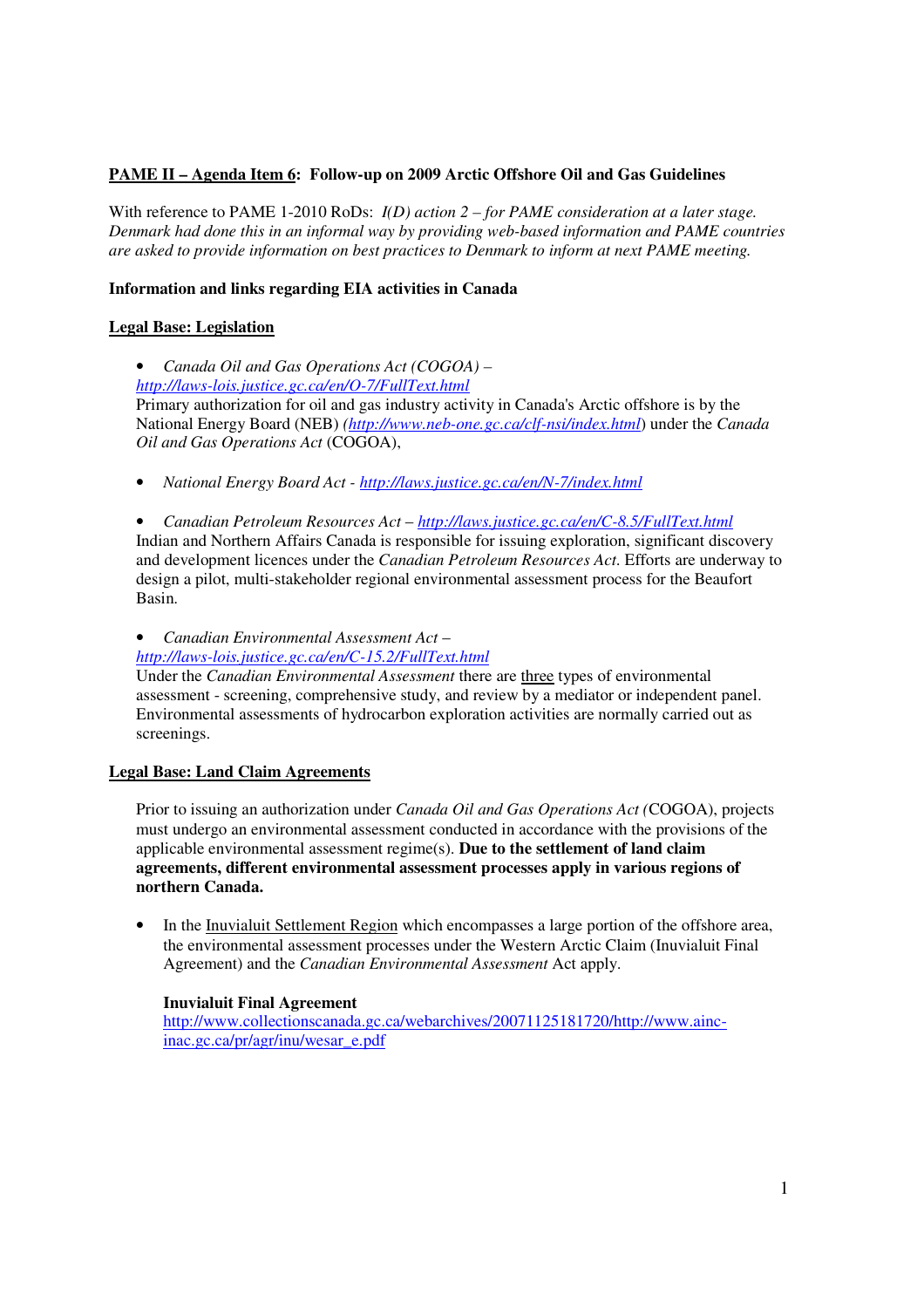• To the east in the Nunavut Settlement Area, Article 12 of the Nunavut Land Claims Agreement outlines the sole environmental assessment process applicable to the area.

# **Nunavut Land Claims Agreement** *(Article 12)*

http://www.collectionscanada.gc.ca/webarchives/20071115061311/http://www.aincinac.gc.ca/pr/agr/nunavut/index\_e.html

• In the Nunavik Marine Region, the Nunavik Inuit Land Claims Agreement outlines the environmental assessment process applicable to this area.

## **Nunavik Inuit Land Claims Agreement** *(Article 7.6)*

http://pse-esd.ainc-inac.gc.ca/pubcbw/moreinfo-eng.asp?seq=4915

## **Responsible Authority or Agency**

Each EA body keeps a public registry of EA reports, which are available to the public. These can be accessed through their respective websites (CEA Agency, EISC, EIRB and NIRB). There is currently no link for the Nunavik Board.

## *Canadian Environmental Assessment Act*

- The responsible authority (RA) must ensure that an environmental assessment is conducted in accordance with the Act. An RA in relation to a project, means a federal authority that is required pursuant to subsection 11(1) to ensure that an environmental assessment of the project is conducted;
- The Canadian Environmental Assessment Agency (CEA Agency) (http://www.ceaa.gc.ca/default.asp?lang=En&n=D75FB358-1) administers the Act, and provides support for review panels, mediations, comprehensive studies and class screenings. The CEA Agency however, does not function as an RA.

NOTE: the link to CEAA Guides is:

http://www.ceaa.gc.ca/default.asp?lang=En&n=DACB19EE-1

These are not specific to oil and gas, but they are helpful because they apply to EA, regardless of what type of project.

#### **Nunavut Land Claims Agreement** (in the Nunavut Settlement Area and Outer Land Fast Ice Zone)

- the Nunavut Impact Review Board conducts screenings and Part 5 reviews under Article  $12$
- a federal environmental assessment panel appointed by the Minister of the Environment, with the participation of the Nunavut Impact Review Board (NIRB), conducts Part 6 reviews under Article 12.

#### NOTES:

1) Nunavut Impact Review Board (NIRB) http://www.nirb.ca/

2) NIRB Guides - While not specific to oil and gas, they are helpful because they apply to EA, regardless of what project type http://www.nirb.ca/NIRBGuides.html